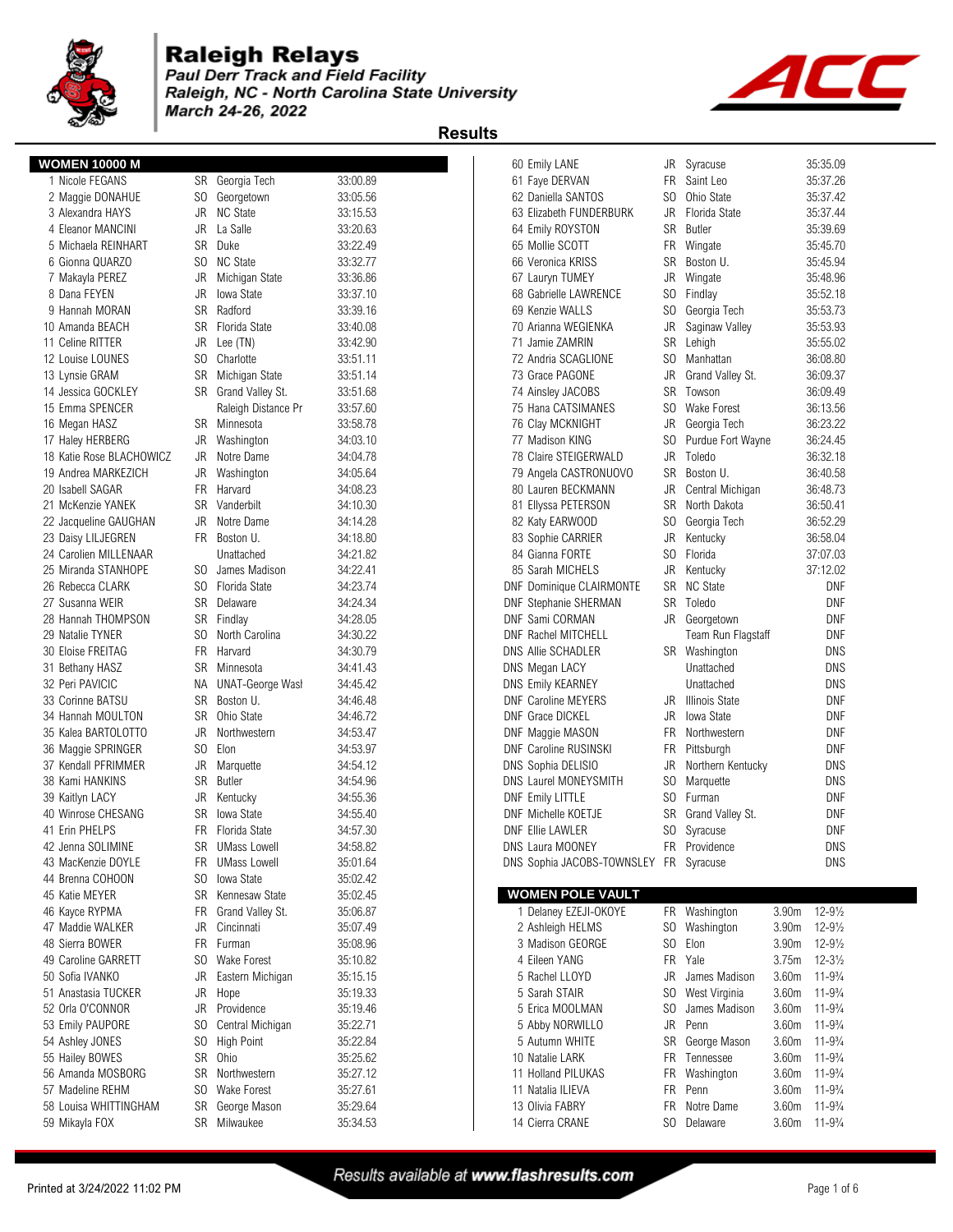

#### **Raleigh Relays** Paul Derr Track and Field Facility Raleigh, NC - North Carolina State University March 24-26, 2022

 $\blacktriangleleft$ 

| 15 Hannah ROBERTSON<br>16 Lynsie CURTIS<br>17 Ellie GARDNER<br>17 Elise HALL<br>19 Katlyn GRIFFIE | JR<br>SO.<br>SR<br>JR.<br>SR | George Mason<br>West Virginia<br>West Virginia<br><b>UNCW</b><br>Youngstown St. | 3.60 <sub>m</sub><br>3.60 <sub>m</sub><br>3.45m<br>3.45m<br>3.45m | $11 - 9\frac{3}{4}$<br>$11 - 9\frac{3}{4}$<br>$11 - 3\frac{3}{4}$<br>$11 - 3\frac{3}{4}$<br>$11 - 3\frac{3}{4}$ |
|---------------------------------------------------------------------------------------------------|------------------------------|---------------------------------------------------------------------------------|-------------------------------------------------------------------|-----------------------------------------------------------------------------------------------------------------|
| 20 Angelina LOTARSKI                                                                              | SO.                          | Kent State                                                                      | 3.45m                                                             | $11 - 3\frac{3}{4}$                                                                                             |
| 20 Sydney WALKER                                                                                  | SO.                          | Youngstown St.                                                                  | 3.45m                                                             | $11 - 3\frac{3}{4}$                                                                                             |
| 20 Sarah SCHMITT                                                                                  | <b>FR</b>                    | Tennessee                                                                       | 3.45m                                                             | $11 - 3\frac{3}{4}$                                                                                             |
| 20 Katelyn CACCAMO                                                                                | SO.                          | West Virginia                                                                   | 3.45m                                                             | $11 - 3\frac{3}{4}$                                                                                             |
| <b>DNS Caroline DANNENBAUM</b>                                                                    | FR.                          | Virginia                                                                        |                                                                   | <b>DNS</b>                                                                                                      |
| <b>DNS Riley LARSEN</b>                                                                           | SO.                          | Virginia                                                                        |                                                                   | <b>DNS</b>                                                                                                      |
| <b>DNS Gabriella RECCE</b>                                                                        | <b>FR</b>                    | Virginia                                                                        |                                                                   | <b>DNS</b>                                                                                                      |
| <b>NH Amber ASKELSON</b>                                                                          | FR.                          | George Mason                                                                    |                                                                   | NΗ                                                                                                              |
| <b>NH AnneMarie MOSES</b>                                                                         | JR.                          | Ohio State                                                                      |                                                                   | NΗ                                                                                                              |
| NH Emma EZTWILER                                                                                  | SO.                          | Youngstown St.                                                                  |                                                                   | NΗ                                                                                                              |
| NH Grace HOTCHKISS                                                                                | FR.                          | North Carolina                                                                  |                                                                   | NΗ                                                                                                              |
|                                                                                                   |                              |                                                                                 |                                                                   |                                                                                                                 |
| <b>WOMEN SHOT PUT</b>                                                                             |                              |                                                                                 |                                                                   |                                                                                                                 |
| 1 Zaresha NEAL                                                                                    | JR.                          | <b>Bowling Green</b>                                                            | 16.79m                                                            | $55 - 1$                                                                                                        |
| 2 Veronica FRALEY                                                                                 | SR                           | Unattached                                                                      | 16.43m                                                            | $53 - 11$                                                                                                       |
| 3 Makayla KELBY                                                                                   | JR                           | Washington                                                                      | 16.01m                                                            | $52 - 6\frac{1}{2}$                                                                                             |
|                                                                                                   |                              |                                                                                 |                                                                   |                                                                                                                 |

| 1 Zaresha NEAL             | JR             | <b>Bowling Green</b>              | 16.79m                                   | $55 - 1$            |  | 2 Ida EIKENG          | JR             | Washington                       | 55.56m        | 182-3      |
|----------------------------|----------------|-----------------------------------|------------------------------------------|---------------------|--|-----------------------|----------------|----------------------------------|---------------|------------|
| 2 Veronica FRALEY          | SR             | Unattached                        | 16.43m 53-11                             |                     |  | 3 Kari WOLFE          | <b>SR</b>      | North Dakota State 52.11m 170-11 |               |            |
| 3 Makayla KELBY            | JR             | Washington                        | 16.01m 52-61/2                           |                     |  | 4 Megan ALBAMONTI     | SO.            | Delaware                         | 50.62m        | $166 - 1$  |
| 4 Loren JAMES              | SR.            | NC A&T                            | 15.71m 51-61/2                           |                     |  | 5 Rachel KERN         | <b>SR</b>      | Wake Forest                      | 50.22m        | 164-9      |
| 5 Essence HENDERSON        | JR             | Virginia Tech                     | 15.66m 51-41/2                           |                     |  | 6 Kate JOYCE          | SO.            | Princeton                        | 49.47m        | $162 - 3$  |
| 6 Gabrielle BAILEY         | <b>SR</b>      | Kent State                        | 15.62m                                   | $51 - 3$            |  | 7 Ilhame TAMROUTI     | <b>SR</b>      | Loyola (IL)                      | 49.40m        | $162 - 1$  |
| 7 Grace TENNANT            | SR             | Kent State                        | 15.43m 50-71/2                           |                     |  | 8 Kathleen HORN       | S <sub>0</sub> | Washington                       | 49.08m        | $161 - 0$  |
| 8 Chanel DAWSON            | <b>SR</b>      | Wake Forest                       | 15.16m                                   | 49-9                |  | 9 Shelby STAIB        | JR             | James Madison                    | 48.92m        | 160-6      |
| 9 Siniru IHEOMA            | <b>FR</b>      | Princeton                         | 14.93m 48-11%                            |                     |  | 10 Rylie PEASE        | JR             | Princeton                        | 46.34m        | $152 - 0$  |
| 10 Taylor FLIGHT           | <b>SR</b>      | Dayton                            | 14.93m 48-11%                            |                     |  | 11 Lauren QUANN       | <b>SR</b>      | New Hampshire                    | 44.38m        | 145-7      |
| 11 Abena ATUOBI            | <b>SR</b>      | Pittsburgh                        | 14.90m 48-10 <sup>3</sup> / <sub>4</sub> |                     |  | 12 Grace TENNANT      | <b>SR</b>      | Kent State                       | 43.47m        | $142 - 7$  |
| 12 Molly MCCREEDY          | JR             | <b>Buffalo</b>                    | 14.86m                                   | -48-9               |  | 13 Hayley SCHMIDT     | JR.            | North Dakota State 42.46m        |               | 139-4      |
| 13 Lacey STRINGER          | <b>FR</b>      | Ohio State                        | 14.62m 47-11 <sup>3</sup> / <sub>4</sub> |                     |  | 14 Kirstin WEST       | S <sub>0</sub> | Penn                             | 42.11m        | 138-2      |
| 14 Amanda ANDERSON         | SR             | North Dakota State 14.47m 47-53/4 |                                          |                     |  | 15 Natalie HOLMER     | S <sub>0</sub> | Washington                       | 41.81m        | $137 - 2$  |
| 15 Ashlyn GILES            | <b>FR</b>      | <b>Wake Forest</b>                | 14.45m                                   | $47 - 5$            |  | 16 Kayla THORPE       | S <sub>0</sub> | Towson                           | 41.74m 136-11 |            |
| 16 Faith LEISETH           | JR             | South Dakota St.                  | 14.42m 47-33/4                           |                     |  | 17 Dana BAKER         | <b>JR</b>      | Duke                             | 41.57m        | 136-4      |
| 17 Janese LYNCH            | SR.            | <b>Wake Forest</b>                | 14.30m 46-11                             |                     |  | 18 Olivia JONES       | JR             | Youngstown St.                   | 40.47m        | 132-9      |
| 18 Danielle NOTARFRANCESCO | SR             | <b>UMass</b>                      | 14.21m 46-71/2                           |                     |  | 19 Grace FRYE         | <b>JR</b>      | Kent State                       | 40.00m        | $131 - 3$  |
| 19 Rachel DONNER           | <b>SR</b>      | <b>Buffalo</b>                    | 14.09m                                   | $46 - 2\frac{3}{4}$ |  | 20 Taylor LEINGANG    | <b>FR</b>      | North Dakota State 39.54m        |               | 129-9      |
| 20 Ebonie WHITTED          | JR             | <b>Bowling Green</b>              | 13.99m 45-10 <sup>3</sup> / <sub>4</sub> |                     |  | 21 Scilla BENUSSI     | S <sub>0</sub> | <b>Buffalo</b>                   | 39.33m        | 129-0      |
| 21 Alexandra PRECKAJLO     | SR.            | Manhattan                         | 13.88m 45-61/2                           |                     |  | 22 Isabelle KLETT     | SO.            | <b>Bowling Green</b>             | 38.44m        | $126 - 1$  |
| 22 Isabella GERA           | <b>FR</b>      | <b>Wake Forest</b>                | 13.87m 45-61/4                           |                     |  | 23 Anna COZZOLINO     | S <sub>0</sub> | <b>UMass</b>                     | 38.28m        | $125 - 7$  |
| 23 Layla SENTER            | SO.            | Charleston Souther 13.77m 45-21/4 |                                          |                     |  | 24 Luisa HIMMLER      | SO.            | Dayton                           | 37.21m        | $122 - 1$  |
| 24 Molly RADCLIFFE         | S <sub>0</sub> | Youngstown St.                    | 13.49m                                   | 44-3¼               |  | 25 Emily WILSON       | SO.            | Princeton                        | 36.87m 120-11 |            |
| 25 Aliesha SHAW            | FR.            | Kent State                        | 13.35m 43-93/4                           |                     |  | 26 Maggie STEFFEN     | SO.            | North Dakota State 36.48m        |               | 119-8      |
| 26 Jalah MORRIS            | SO.            | Princeton                         | 13.28m                                   | $43 - 7$            |  | 27 Timara CHAPMAN     | JR             | <b>NC State</b>                  | 35.67m        | $117 - 0$  |
| 27 Meghan DALY             | <b>JR</b>      | Kent State                        | 13.18m                                   | $43 - 3$            |  | 28 Haley RIZEK        | <b>JR</b>      | Penn                             | 35.47m        | 116-4      |
| 28 Valadian PALLETT        | <b>FR</b>      | Michigan State                    | 13.18m                                   | $43 - 3$            |  | 29 Jamila OTIENO      | S <sub>0</sub> | Duke                             | 34.99m        | 114-9      |
| 29 Kinsie HUGGINS          | JR             | Duke                              | 13.12m                                   | $43 - \frac{1}{2}$  |  | 30 Morgan WHITE       | <b>SR</b>      | <b>Kent State</b>                | 34.37m        | 112-9      |
| 30 Danielle CRAWFORD       | FR.            | Wingate                           | 13.00m                                   | $42 - 8$            |  | 31 Tanya SIMORA       | S <sub>0</sub> | Washington                       | 34.33m        | $112 - 7$  |
| 31 Grace HOMAN             | JR             | Dayton                            | 12.86m                                   | $42 - 2\frac{1}{4}$ |  | 32 Grace DIELEMAN     | S <sub>0</sub> | Elon                             | 33.91m        | $111 - 3$  |
| 32 Autumn MOHAN            | <b>JR</b>      | Ohio                              | 12.70m                                   | $41 - 8$            |  | 33 Chloe GREENE       | <b>FR</b>      | Charleston Souther 33.85m        |               | $111 - 0$  |
| 33 Lauren SHEEHAN          | SO.            | Youngstown St.                    | $12.61m$ 41-41/ <sub>2</sub>             |                     |  | 34 Catherine GLENN    | SO.            | Delaware State                   | 31.00m        | $101 - 8$  |
| 34 Kayla THORPE            | S <sub>0</sub> | Towson                            | 12.57m                                   | 41-3                |  | 35 Kira PARSONS       | SO.            | Towson                           | 30.97m        | $101 - 7$  |
| 35 Reagan EMBERTON         | SO.            | <b>Bowling Green</b>              | 12.56m 41-21/2                           |                     |  | 36 Jenna DANKERT      | JR             | Campbell                         | 30.88m        | $101 - 4$  |
| 36 Lauryn CARLTON          | <b>JR</b>      | Elon                              | 12.45m 40-101/4                          |                     |  | 37 Sofia BELJIC       | <b>FR</b>      | Elon                             | 30.31m        | $99 - 5$   |
| 37 Sarah WILLIAMS          | JR             | New Hampshire                     | 12.39m 40-73/4                           |                     |  | 38 Rayana BURNS       | SO.            | Dayton                           | 30.20m        | $99 - 1$   |
| 38 Mahkayla HART           | FR.            | <b>NC State</b>                   | 12.07m 39-71/4                           |                     |  | 39 Alexandra MCNEIL   | SO.            | <b>Boston College</b>            | 29.99m        | 98-4       |
| 39 Ida EIKENG              | JR             | Washington                        | 11.92m 39-11/4                           |                     |  | DNS Mikieja COVINGTON | <b>JR</b>      | <b>NC State</b>                  |               | <b>DNS</b> |
| 40 Annabel THORSTENSON     | FR             | North Dakota State 11.86m 38-11   |                                          |                     |  |                       |                |                                  |               |            |
| 41 Millie RYAN             | <b>FR</b>      | Ohio                              | 11.85m 38-101/2                          |                     |  | <b>MEN 1500 M</b>     |                |                                  |               |            |
| 42 Julieth NWOSU           | JR             | <b>NC A&amp;T</b>                 | 11.83m 38-93/4                           |                     |  | 1 Wes PORTER          |                | FR Virginia                      |               | 3:39.73    |
|                            |                |                                   |                                          |                     |  |                       |                |                                  |               |            |

|                                      |           |                                   |                              |                                          | <b>Results</b> |                               |                |                                              |                  |                     |
|--------------------------------------|-----------|-----------------------------------|------------------------------|------------------------------------------|----------------|-------------------------------|----------------|----------------------------------------------|------------------|---------------------|
| 15 Hannah ROBERTSON                  | JR        | George Mason                      | 3.60m                        | $11 - 9\frac{3}{4}$                      |                | 43 Merrideth SPIERS           |                | FR North Dakota State 11.78m                 |                  | $38 - 7\frac{3}{4}$ |
| 16 Lynsie CURTIS                     | SO.       | West Virginia                     | 3.60m                        | $11 - 9\frac{3}{4}$                      |                | 44 Makayla WATKINS            | SO.            | <b>NC A&amp;T</b>                            | 11.43m           | $37 - 6$            |
| 17 Ellie GARDNER                     | SR        | West Virginia                     | 3.45m                        | $11 - 3\frac{3}{4}$                      |                | 45 Mikieja COVINGTON          | JR             | <b>NC State</b>                              | 11.40m           | $37 - 5$            |
| 17 Elise HALL                        | JR        | <b>UNCW</b>                       | 3.45m                        | $11 - 3\frac{3}{4}$                      |                | 46 Hannah RUSNAK              | SR             | Washington                                   | 11.05m           | $36 - 3$            |
| 19 Katlyn GRIFFIE                    | SR        | Youngstown St.                    | 3.45m                        | $11 - 3\frac{3}{4}$                      |                | 47 Timara CHAPMAN             | JR             | <b>NC State</b>                              | 10.99m           | $36 - \frac{3}{4}$  |
| 20 Angelina LOTARSKI                 | SO.       | Kent State                        | 3.45m                        | $11 - 3\frac{3}{4}$                      |                | 48 Allison PAYTON             | FR.            | Unattached                                   | 8.67m            | $28 - 5\frac{1}{2}$ |
| 20 Sydney WALKER                     | SO.       | Youngstown St.                    | 3.45m                        | $11 - 3\frac{3}{4}$                      |                | FOUL Kaitlin MCGOOGAN         | SO.            | Elon                                         |                  | <b>FOUL</b>         |
| 20 Sarah SCHMITT                     | FR        | Tennessee                         | 3.45m                        | $11 - 3\frac{3}{4}$                      |                | DNS Haley RIZEK               | JR             | Penn                                         |                  | <b>DNS</b>          |
| 20 Katelyn CACCAMO                   | SO.       | West Virginia                     | 3.45m                        | $11 - 3\frac{3}{4}$                      |                | <b>DNS Lanie BAINTER</b>      | S <sub>0</sub> | Pittsburgh                                   |                  | <b>DNS</b>          |
| <b>DNS Caroline DANNENBAUM</b>       | FR        | Virginia                          |                              | <b>DNS</b>                               |                | <b>DNS Sherene WILLIAMS</b>   | S <sub>0</sub> | LIU                                          |                  | <b>DNS</b>          |
| <b>DNS Riley LARSEN</b>              | SO.       | Virginia                          |                              | <b>DNS</b>                               |                | <b>DNS Emma VASEN</b>         | S <sub>0</sub> | Yale                                         |                  | <b>DNS</b>          |
| <b>DNS Gabriella RECCE</b>           | <b>FR</b> | Virginia                          |                              | DNS                                      |                | DNS Jasmine JENKINS           |                | SR NCA&T                                     |                  | <b>DNS</b>          |
| NH Amber ASKELSON                    | FR        | George Mason                      |                              | <b>NH</b>                                |                | DNS Jakerra COVINGTON         |                | Unattached                                   |                  | <b>DNS</b>          |
| <b>NH AnneMarie MOSES</b>            | JR        | Ohio State                        |                              | NΗ                                       |                | FOUL Fiona RICHARDS           |                | JR Virginia Tech                             |                  | <b>FOUL</b>         |
| NH Emma EZTWILER                     | SO        | Youngstown St.                    |                              | NΗ                                       |                | <b>FOUL Katie SEYFANG</b>     | SO.            | <b>Bowling Green</b>                         |                  | <b>FOUL</b>         |
| NH Grace HOTCHKISS                   | FR.       | North Carolina                    |                              | NΗ                                       |                | <b>WOMEN JAVELIN</b>          |                |                                              |                  |                     |
|                                      |           |                                   |                              |                                          |                |                               |                |                                              |                  |                     |
| <b>WOMEN SHOT PUT</b>                |           |                                   |                              |                                          |                | 1 Madison WILTROUT            |                | JR North Carolina                            | 55.96m           | 183-7               |
| 1 Zaresha NEAL                       | JR        | <b>Bowling Green</b>              | 16.79m                       | $55 - 1$                                 |                | 2 Ida EIKENG                  | JR             | Washington                                   | 55.56m           | 182-3               |
| 2 Veronica FRALEY                    | SR        | Unattached                        | 16.43m 53-11                 |                                          |                | 3 Kari WOLFE                  | SR             | North Dakota State 52.11m 170-11<br>Delaware |                  |                     |
| 3 Makayla KELBY                      | JR        | Washington                        |                              | 16.01m 52-61/2                           |                | 4 Megan ALBAMONTI             | SO.            | Wake Forest                                  | 50.62m           | 166-1<br>164-9      |
| 4 Loren JAMES<br>5 Essence HENDERSON | SR        | NC A&T                            |                              | 15.71m 51-61/2<br>15.66m 51-41/2         |                | 5 Rachel KERN<br>6 Kate JOYCE | SR<br>SO.      | Princeton                                    | 50.22m<br>49.47m | 162-3               |
| 6 Gabrielle BAILEY                   | JR<br>SR  | Virginia Tech<br>Kent State       | 15.62m                       | $51 - 3$                                 |                | 7 Ilhame TAMROUTI             |                |                                              |                  | $162 - 1$           |
| 7 Grace TENNANT                      | SR        | Kent State                        |                              | 15.43m 50-71/2                           |                | 8 Kathleen HORN               | SR<br>SO       | Loyola (IL)<br>Washington                    | 49.40m<br>49.08m | $161 - 0$           |
| 8 Chanel DAWSON                      | SR        | <b>Wake Forest</b>                | 15.16m                       | 49-9                                     |                | 9 Shelby STAIB                | JR             | James Madison                                | 48.92m           | 160-6               |
| 9 Siniru IHEOMA                      | <b>FR</b> | Princeton                         |                              | 14.93m 48-11%                            |                | 10 Rylie PEASE                | JR             | Princeton                                    | 46.34m           | $152 - 0$           |
| 10 Taylor FLIGHT                     | SR        | Dayton                            |                              | 14.93m 48-11 <sup>3</sup> / <sub>4</sub> |                | 11 Lauren QUANN               | SR             | New Hampshire                                | 44.38m           | 145-7               |
| 11 Abena ATUOBI                      | SR        | Pittsburgh                        |                              | 14.90m 48-10 <sup>3</sup> / <sub>4</sub> |                | 12 Grace TENNANT              | SR             | Kent State                                   | 43.47m           | 142-7               |
| 12 Molly MCCREEDY                    | JR        | <b>Buffalo</b>                    | 14.86m                       | 48-9                                     |                | 13 Hayley SCHMIDT             | JR             | North Dakota State 42.46m                    |                  | 139-4               |
| 13 Lacey STRINGER                    | <b>FR</b> | Ohio State                        |                              | 14.62m 47-11 <sup>3</sup> / <sub>4</sub> |                | 14 Kirstin WEST               | SO.            | Penn                                         | 42.11m           | 138-2               |
| 14 Amanda ANDERSON                   | SR        | North Dakota State 14.47m 47-53/4 |                              |                                          |                | 15 Natalie HOLMER             | SO.            | Washington                                   | 41.81m           | 137-2               |
| 15 Ashlyn GILES                      | FR        | <b>Wake Forest</b>                | 14.45m                       | $47 - 5$                                 |                | 16 Kayla THORPE               | SO.            | Towson                                       | 41.74m 136-11    |                     |
| 16 Faith LEISETH                     | JR        | South Dakota St.                  |                              | 14.42m 47-3 <sup>3</sup> / <sub>4</sub>  |                | 17 Dana BAKER                 | <b>JR</b>      | Duke                                         | 41.57m           | 136-4               |
| 17 Janese LYNCH                      | SR        | <b>Wake Forest</b>                | 14.30m 46-11                 |                                          |                | 18 Olivia JONES               | JR             | Youngstown St.                               | 40.47m           | 132-9               |
| 18 Danielle NOTARFRANCESCO           | SR        | <b>UMass</b>                      |                              | 14.21m 46-71/2                           |                | 19 Grace FRYE                 | JR             | Kent State                                   | 40.00m           | $131 - 3$           |
| 19 Rachel DONNER                     | SR        | <b>Buffalo</b>                    | 14.09m 46-23/4               |                                          |                | 20 Taylor LEINGANG            | FR             | North Dakota State 39.54m                    |                  | 129-9               |
| 20 Ebonie WHITTED                    | JR        | <b>Bowling Green</b>              | 13.99m 45-10 <sup>3</sup> /4 |                                          |                | 21 Scilla BENUSSI             | S <sub>0</sub> | <b>Buffalo</b>                               | 39.33m           | $129 - 0$           |
| 21 Alexandra PRECKAJLO               | SR        | Manhattan                         | 13.88m 45-61/2               |                                          |                | 22 Isabelle KLETT             | S <sub>0</sub> | <b>Bowling Green</b>                         | 38.44m           | $126-1$             |
| 22 Isabella GERA                     | FR        | <b>Wake Forest</b>                | 13.87m                       | $45 - 6\frac{1}{4}$                      |                | 23 Anna COZZOLINO             | SO.            | <b>UMass</b>                                 | 38.28m           | $125 - 7$           |
| 23 Layla SENTER                      | SO.       | Charleston Souther 13.77m 45-21/4 |                              |                                          |                | 24 Luisa HIMMLER              | S <sub>0</sub> | Dayton                                       | 37.21m           | $122 - 1$           |
| 24 Molly RADCLIFFE                   |           | SO Youngstown St.                 |                              | 13.49m 44-31/4                           |                | 25 Emily WILSON               | SO.            | Princeton                                    | 36.87m 120-11    |                     |
| 25 Aliesha SHAW                      | FR        | Kent State                        |                              | 13.35m 43-93/4                           |                | 26 Maggie STEFFEN             | S <sub>0</sub> | North Dakota State 36.48m 119-8              |                  |                     |
| 26 Jalah MORRIS                      | SO.       | Princeton                         | 13.28m                       | $43 - 7$                                 |                | 27 Timara CHAPMAN             | JR             | <b>NC State</b>                              | 35.67m 117-0     |                     |
| 27 Meghan DALY                       | JR        | Kent State                        | 13.18m                       | $43 - 3$                                 |                | 28 Haley RIZEK                | JR             | Penn                                         | 35.47m 116-4     |                     |
| 28 Valadian PALLETT                  | FR        | Michigan State                    | 13.18m                       | $43 - 3$                                 |                | 29 Jamila OTIENO              | S <sub>0</sub> | Duke                                         | 34.99m 114-9     |                     |
| 29 Kinsie HUGGINS                    | JR        | Duke                              | 13.12m                       | $43 - \frac{1}{2}$                       |                | 30 Morgan WHITE               |                | SR Kent State                                | 34.37m 112-9     |                     |
| 30 Danielle CRAWFORD                 | FR        | Wingate                           | 13.00m                       | $42 - 8$                                 |                | 31 Tanya SIMORA               | SO             | Washington                                   | 34.33m 112-7     |                     |
| 31 Grace HOMAN                       | JR        | Dayton                            | 12.86m 42-21/4               |                                          |                | 32 Grace DIELEMAN             | SO.            | Elon                                         | 33.91m 111-3     |                     |
| 32 Autumn MOHAN                      | JR        | Ohio                              | 12.70m                       | 41-8                                     |                | 33 Chloe GREENE               | FR             | Charleston Souther 33.85m 111-0              |                  |                     |
| 33 Lauren SHEEHAN                    | SO.       | Youngstown St.                    |                              | 12.61m 41-41/2                           |                | 34 Catherine GLENN            | SO.            | Delaware State                               | 31.00m 101-8     |                     |
| 34 Kayla THORPE                      | SO.       | Towson                            | 12.57m                       | $41 - 3$                                 |                | 35 Kira PARSONS               | S <sub>0</sub> | Towson                                       | 30.97m           | 101-7               |
| 35 Reagan EMBERTON                   | SO        | <b>Bowling Green</b>              |                              | 12.56m 41-21/2                           |                | 36 Jenna DANKERT              | JR             | Campbell                                     | 30.88m           | $101 - 4$           |
| 36 Lauryn CARLTON                    | JR        | Elon                              |                              | 12.45m 40-101/4                          |                | 37 Sofia BELJIC               | <b>FR</b>      | Elon                                         | 30.31m           | 99-5                |
| 37 Sarah WILLIAMS                    | JR        | New Hampshire                     |                              | 12.39m 40-7 <sup>3</sup> / <sub>4</sub>  |                | 38 Rayana BURNS               | SO.            | Dayton                                       | 30.20m           | $99-1$              |
| 38 Mahkayla HART                     | FR        | <b>NC State</b>                   |                              | 12.07m 39-71/4                           |                | 39 Alexandra MCNEIL           | SO.            | <b>Boston College</b>                        | 29.99m           | 98-4                |
| 39 Ida FIKENG                        |           | JR Washington                     |                              | 11.92m 39-11/4                           |                | DNS Mikieja COVINGTON         |                | JR NC State                                  |                  | <b>DNS</b>          |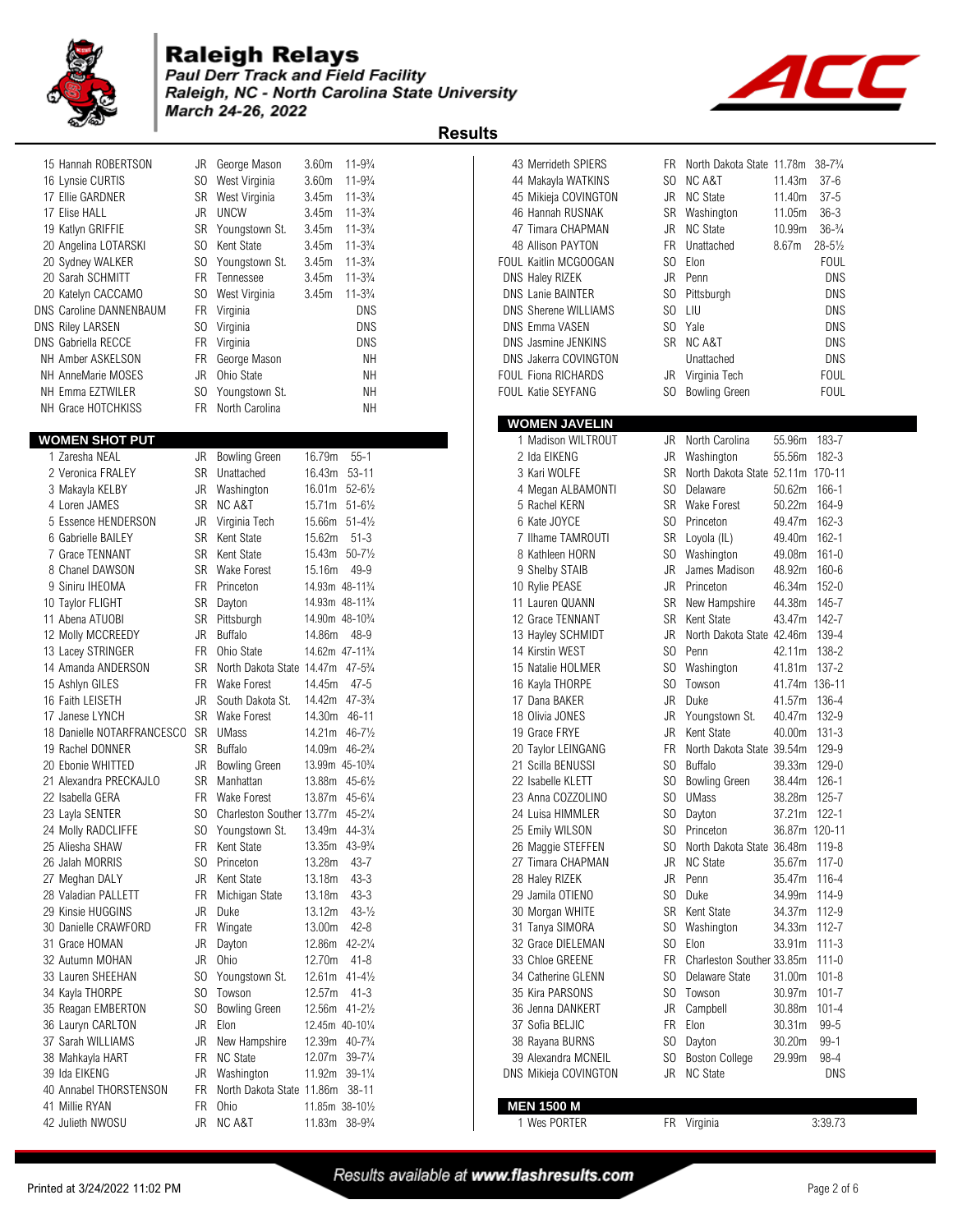

# **Raleigh Relays**<br>**Paul Derr Track and Field Facility**

Raleigh, NC - North Carolina State University March 24-26, 2022





| 2 Colin SCHULTZ        |     | Unattached                | 3:40.23 | 62 Ryan FOWKES       |                         | SO.            | George Washingtor     | 3:48.46 |
|------------------------|-----|---------------------------|---------|----------------------|-------------------------|----------------|-----------------------|---------|
| 3 John PETRUNO         | JR  | Michigan State            | 3:40.43 | 63 Nick LANING       |                         |                | SR Vanderbilt         | 3:48.53 |
| 4 Martin PRODANOV      | JR  | Missouri                  | 3:40.73 |                      | 64 Siro PINA CARDONA    |                | SR Cincinnati         | 3:48.54 |
| 5 Parker WOLFE         | FR. | North Carolina            | 3:41.03 | 65 Tyler BROGAN      |                         | SO.            | Northeastern          | 3:48.65 |
| 6 Aaron LAS HERAS      | JR  | <b>Wake Forest</b>        | 3:41.09 |                      | 66 Alexander KORCZYNSKI | SR             | Northeastern          | 3:48.77 |
| 7 Jonathan SCHWIND     |     | SR Lipscomb               | 3:41.28 | 67 Nick SOLDEVERE    |                         | SO.            | lona                  | 3:48.97 |
| 8 Nathan GREEN         |     | FR Washington             | 3:41.37 |                      | 68 Jonathon GROENDYK    | JR             | Grand Valley St.      | 3:49.02 |
| 9 Conor MURPHY         | FR  | Virginia                  | 3:41.49 | 69 Jake GILLUM       |                         | SR             | Illinois State        | 3:49.06 |
| 10 Ray SELLARO         | SO. | Penn                      | 3:41.69 | 70 Will COOGAN       |                         | SO.            | North Carolina        | 3:49.13 |
| 11 Ryan DREW           |     | SR Liberty                | 3:41.87 | 71 Will MAZUR        |                         | SO.            | Tennessee             | 3:49.15 |
| 12 AJ ERNST            |     | SR Providence             | 3:41.99 | 72 David SCHERRER    |                         | SR             | <b>Boston College</b> | 3:49.21 |
| 13 Alex OSTBERG        |     | SR North Carolina         | 3:42.09 | 73 Dedrick TROXELL   |                         |                | SR Western Kentucky   | 3:49.26 |
| 14 Owen HOEFT          | SR  | Minnesota                 | 3:42.32 | 74 Thomas SHILGALIS  |                         | JR             |                       | 3:49.30 |
|                        |     |                           |         |                      |                         |                | Michigan              |         |
| 15 Chad JOHNSON        | SO. | Iowa State                | 3:42.40 | 75 Terrell PATTERSON |                         |                | SR So. Conn. St.      | 3:49.62 |
| 16 Robert BECKER       | JR  | Stony Brook               | 3:42.41 | 76 Justin WACHTEL    |                         |                | FR Virginia           | 3:49.68 |
| 17 Tyler WIRTH         | SO. | Cincinnati                | 3:42.65 | 77 Clayborn PENDER   |                         | JR             | Georgia               | 3:49.71 |
| 18 Michael DANZI       | SO. | Columbia                  | 3:42.79 | 78 Timothy SINDT     |                         | FR             | Iowa State            | 3:49.71 |
| 19 Sean PETERSON       |     | SR Youngstown St.         | 3:42.97 | 79 Ben ROSA          |                         | FR             | Harvard               | 3:49.71 |
| 20 Yasin SADO          | FR  | Virginia                  | 3:43.29 | 80 Sully SHELTON     |                         | FR             | North Carolina        | 3:49.72 |
| 21 Liam BACK           | SO. | Providence                | 3:43.78 |                      | 81 Solomon FOUNTAIN     | SR             | Columbia              | 3:49.77 |
| 22 James LEE           | JR  | Penn                      | 3:43.84 | 82 Jacob HUNTER      |                         | JR             | Virginia              | 3:49.84 |
| 23 Ka'eo KRUSE         | SR  | Virginia                  | 3:43.86 | 83 Beck WITTSTADT    |                         | <b>FR</b>      | Duke                  | 3:49.89 |
| 24 Nathan MOUNTAIN     | FR  | Virginia                  | 3:43.90 | 84 Sean LAIDLAW      |                         | SO.            | Georgetown            | 3:49.96 |
| 25 Patrick ANDERSON    | SO. | North Carolina            | 3:44.08 | 85 Caden MONK        |                         | SO.            | Florida               | 3:50.05 |
| 26 Jake RENFREE        | SO. | Notre Dame                | 3:44.18 | 86 Marcel AUBRY      |                         | SR             | Boston U.             | 3:50.05 |
| 27 Steven JACKSON      | SO. | <b>Boston College</b>     | 3:44.64 | 87 Erik LINDEN       |                         | JR             | <b>Boston College</b> | 3:50.08 |
| 28 Jaymee DOMONEY      | SR  | <b>Charleston Souther</b> | 3:44.73 | 88 Daniel COSGROVE   |                         | JR             | <b>UMass Lowell</b>   | 3:50.13 |
| 29 Seb ANTHONY         |     | SR Virginia Tech          | 3:44.79 |                      | 89 Camden MARSHALL      | FR             | Indiana               | 3:50.23 |
| 30 Angus WHITE         |     | SR Providence             | 3:45.13 | 90 Joe SCHAEFER      |                         | SO.            | <b>Iowa State</b>     | 3:50.26 |
| 31 Oli RAIMOND         | SO. | Michigan                  | 3:45.34 | 91 Michael SPRAGLEY  |                         | SO.            | North Carolina        | 3:50.37 |
| 32 Clayton SAYEN       | JR  | Michigan Tech             | 3:45.84 | 92 Adam WRIGHT       |                         | SR             | Queens (NC)           | 3:50.39 |
| 33 Luke TEWALT         | FR. | Wake Forest               | 3:45.91 | 93 Parker JONES      |                         | SR             | Notre Dame            | 3:50.46 |
| 34 Nick MILLER         | JR  | Ohio State                | 3:45.95 | 94 Ares EPPS         |                         | JR             | <b>NC State</b>       | 3:50.57 |
| 35 Matthew WIGELSWORTH | SR  | <b>Butler</b>             | 3:45.99 | 95 Seth WEPRIN       |                         | JR             | Dartmouth             | 3:50.60 |
| 36 Corey BOWERS        | FR  | Saginaw Valley            | 3:46.29 | 96 Felix KANDIE      |                         |                | SR Liberty            | 3:50.66 |
| 37 Jason CLAYTON       | FR  | Loyola (IL)               | 3:46.86 | 97 Miles ALLY        |                         |                | Unattached            | 3:50.73 |
| 38 Evan ADDISON        |     | SR Pittsburgh             | 3:47.05 | 98 Joe WESTER        |                         |                | FR Florida            | 3:50.79 |
| 39 Joe MORRISON        | JR  | <b>Illinois State</b>     | 3:47.18 | 99 Phelani MADUWA    |                         | JR             | ETSU                  | 3:50.82 |
| 40 Eric GIBSON         | JR  | Dartmouth                 | 3:47.21 | 100 Chandler MCGAHA  |                         | JR             | Butler                | 3:50.84 |
| 41 EII HOEFT           | SO. | Minnesota                 | 3:47.27 | 101 Davis HELMERICH  |                         | S <sub>0</sub> |                       | 3:50.89 |
| 42 Matthew SCARR       |     | <b>ETSU</b>               |         |                      |                         |                | Missouri              |         |
|                        | SR  |                           | 3:47.37 | 102 Marcus KEMP      |                         | S <sub>0</sub> | Eastern Michigan      | 3:50.97 |
| 43 Matthew SMITH       |     | FR Furman                 | 3:47.39 | 103 Canaan ANDERSON  |                         |                | FR Tennessee          | 3:51.06 |
| 44 Daniel BURKHALTER   | SO. | South Dakota St.          | 3:47.52 | 104 Anthony DEKRAKER |                         | JR             | Michigan              | 3:51.16 |
| 45 Marshall WILLIAMSON | JR  | North Carolina            | 3:47.59 | 105 Brett GARDNER    |                         |                | SO NC State           | 3:51.19 |
| 46 Kyle BURKE          | SR  | Lehigh                    | 3:47.79 | 106 Miguel ABAITUA   |                         | SO.            | Loyola (IL)           | 3:51.39 |
| 47 Brady JOHNSON       | SO. | Lipscomb                  | 3:47.80 | 107 Matthew MULE'    |                         |                | FR Florida            | 3:51.42 |
| 48 Max DIETERICH       | SO. | <b>Bradley</b>            | 3:47.82 | 108 Cian GALLIGAN    |                         | SO.            | Binghamton            | 3:51.46 |
| 49 Rob HOWORTH         | JR  | <b>Charleston Souther</b> | 3:47.94 |                      | 109 Maddon MUHAMMAD     |                | FR Charlotte          | 3:51.48 |
| 50 James SEAL          | SO. | George Mason              | 3:48.04 | 109 Tom BREUCKMAN    |                         | JR             | South Dakota St.      | 3:51.48 |
| 51 Jackson STOREY      | JR  | Notre Dame                | 3:48.05 | 111 Brendan FAVAZZA  |                         | FR             | Michigan State        | 3:51.55 |
| 52 Sean RYAN           | FR  | Binghamton                | 3:48.06 | 112 Owen JOHNSON     |                         | FR             | Georgetown            | 3:51.71 |
| 53 Carter DILLON       |     | SR Duke                   | 3:48.06 | 113 Azaan DAWSON     |                         | FR             | Virginia Tech         | 3:51.73 |
| 54 Kyle REINHEIMER     | FR  | North Carolina            | 3:48.06 | 114 John FISH        |                         | JR             | Harvard               | 3:51.81 |
| 55 Dustin HORTER       | SO. | Indiana                   | 3:48.07 | 115 John GOVE        |                         |                | SR North Carolina     | 3:51.86 |
| 56 Bryan KELLER        | SR  | Northeastern              | 3:48.07 | 116 Caleb FUTTER     |                         | SO.            | Grand Valley St.      | 3:51.87 |
| 57 Justin CORNETTA     | JR  | Penn                      | 3:48.17 | 117 David WHITFIELD  |                         |                | SR Virginia Tech      | 3:52.03 |
| 58 Riley BUCHHOLZ      | SO. | Tennessee                 | 3:48.18 | 118 Marc CARRERA     |                         | JR             | Manhattan             | 3:52.10 |
| 59 Rynard SWANEPOEL    | FR  | Wake Forest               | 3:48.27 | 119 Jake TOOMEY      |                         | SO.            | <b>NC State</b>       | 3:52.10 |
| 60 Evan GUZMAN         | SO. | ETSU                      | 3:48.33 | 120 Ryan JENDZEJEC   |                         |                | SR Providence         | 3:52.24 |
| 61 Michael TONKOVICH   |     | SO Ohio                   | 3:48.39 | 121 Kyle HARKABUS    |                         |                | SO Liberty            | 3:52.25 |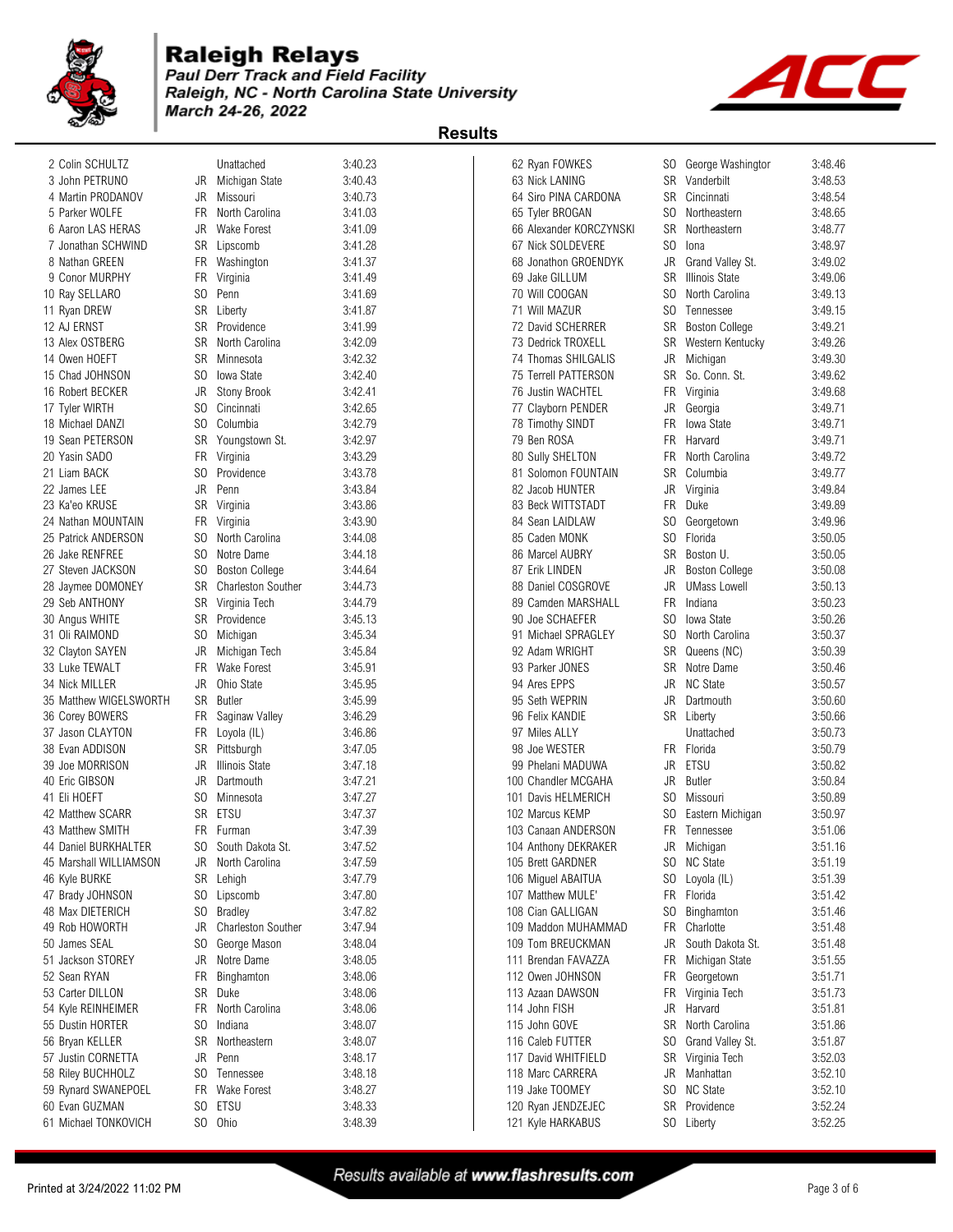

## **Raleigh Relays**<br>**Paul Derr Track and Field Facility** Raleigh, NC - North Carolina State University

March 24-26, 2022



| 122 Ryan TALBOTT                                                                                                                                                                                                                                                | SR             | Saginaw Valley             | 3:52.32            | 182 Zach BARRY                         | FR  | Duke                           | 3:57.38              |    |
|-----------------------------------------------------------------------------------------------------------------------------------------------------------------------------------------------------------------------------------------------------------------|----------------|----------------------------|--------------------|----------------------------------------|-----|--------------------------------|----------------------|----|
| 123 Jakob RETTSCHLAG                                                                                                                                                                                                                                            | FR             | Wingate                    | 3:52.39            | 183 Will ATKINS                        |     | FR Duke                        | 3:57.55              |    |
| 124 Patrick CASTELLANO                                                                                                                                                                                                                                          | SO.            | George Washingtor          | 3:52.42            | 184 Josh JONES                         | FR  | Northwood (MI)                 | 3:57.78              |    |
| 125 Nicholas YOUNG                                                                                                                                                                                                                                              | JR             | Northeastern               | 3:52.43            | 185 Edwin KLANKE                       | FR. | Penn                           | 3:57.82              |    |
| 126 Charlie KING                                                                                                                                                                                                                                                | <b>FR</b>      | Penn                       | 3:52.57            | 186 Bryce ANDERSON                     | FR  | Charlotte                      | 3:57.90              |    |
| 127 Riley WELLS                                                                                                                                                                                                                                                 | SO.            | <b>Illinois State</b>      | 3:52.62            | 187 Jake SCHINDEL                      | SO. | Richmond                       | 3:57.91              |    |
| 128 Nick COUYOUMJIAN                                                                                                                                                                                                                                            | SO.            | Indiana                    | 3:52.64            | 188 Christopher CHERRY                 | FR  | Illinois-Springfield           | 3:58.01              |    |
| 129 Alexander PENSKI                                                                                                                                                                                                                                            | FR             | Michigan State             | 3:52.69            | 189 Stephen BARKER                     | SO. | Northwood (MI)                 | 3:58.15              |    |
| 130 Josh BECKER                                                                                                                                                                                                                                                 | SO.            | South Dakota St.           | 3:52.84            | 190 Noah WARD                          |     | FR Harvard                     | 3:58.45              |    |
|                                                                                                                                                                                                                                                                 |                |                            |                    |                                        |     |                                |                      |    |
| 131 David BUTTS                                                                                                                                                                                                                                                 | SO.            | Hagerstown CC              | 3:52.87            | 191 Scott SPAANSTRA                    |     | FR Grand Valley St.            | 3:58.68              |    |
| 132 Noah MCINTYRE                                                                                                                                                                                                                                               | SO.            | Illinois-Springfield       | 3:52.91            | 192 Brayden HAMBLEN                    |     | ETSU                           | 3:58.85              |    |
| 133 Eoin MCNALLY                                                                                                                                                                                                                                                | <b>FR</b>      | Florida                    | 3:52.98            | 193 Mohlouwa Koos MOLUTSI              |     | SO Monroe College (N           | 3:58.98              |    |
| 134 Christian JACKSON                                                                                                                                                                                                                                           | FR.            | Virginia Tech              | 3:52.98            | 194 Ronald BRANDAL                     | SO. | Eastern Michigan               | 3:59.72              |    |
| 135 Jacob GALLANT                                                                                                                                                                                                                                               | SO.            | Charlotte                  | 3:53.04            | 195 Henry JOHNSON                      |     | FR Michigan                    | 3:59.86              |    |
| 136 Evan HILBERT                                                                                                                                                                                                                                                | SO.            | <b>Buffalo</b>             | 3:53.12            | 196 John FLORENCE                      | SO  | Michigan                       | 3:59.89              |    |
| 137 Josh KRAFSUR                                                                                                                                                                                                                                                | SO.            | <b>ETSU</b>                | 3:53.12            | 197 Keaton ANDERSON                    |     | JR Charlotte                   | 4:00.08              |    |
| 138 Tim HAUGHTON                                                                                                                                                                                                                                                | SO.            | Charlotte                  | 3:53.18            | 198 Eldon PHILLIPS                     |     | SR Virginia Tech               | 4:02.72              |    |
| 139 Dominic SULIMAN                                                                                                                                                                                                                                             | FR             | Saginaw Valley             | 3:53.34            | 199 Devin SMITH                        |     | Delaware State                 | 4:03.38              |    |
| 140 Cal PUSKAR                                                                                                                                                                                                                                                  | SR             | Buffalo                    | 3:53.42            | 200 Conner HAWKINS                     |     | SR Tennessee                   | 4:05.77              |    |
| 141 Nick DEHAVEN                                                                                                                                                                                                                                                | JR             | Findlay                    | 3:53.53            | DNS Ethan SPARKS                       |     | SR Youngstown St.              | DNS                  |    |
| 142 Shane GRANT                                                                                                                                                                                                                                                 | FR             | UMass                      | 3:53.56            | <b>DNF Derrick SIMMONS</b>             |     | SR Michigan                    | DNF                  |    |
| 143 Finn WALSH                                                                                                                                                                                                                                                  | FR             | Pittsburgh                 | 3:53.71            | <b>DNS Jackson SIDDALL</b>             | JR  | Eastern Kentucky               | DNS                  |    |
| 144 Aksel LAUDON                                                                                                                                                                                                                                                | SR             | Boston U.                  | 3:53.73            | <b>DNS Connor MELKO</b>                | JR  | Lehigh                         | DNS                  |    |
| 145 Dennis MBUTA                                                                                                                                                                                                                                                | JR             | Grand Valley St.           | 3:53.73            | DNS Mason GATEWOOD                     | JR  | Penn                           | DNS                  |    |
| 146 Roberto FAJARDO                                                                                                                                                                                                                                             |                | Lincoln Memorial           | 3:53.97            | <b>DNS Austin MONTINI</b>              | FR  | Yale                           | DNS                  |    |
|                                                                                                                                                                                                                                                                 | SO.            |                            |                    |                                        |     |                                |                      |    |
| 147 Michael SHERMAN                                                                                                                                                                                                                                             |                | <b>SR</b> Western Kentucky | 3:53.98            | DNS Carter BLUNT                       | SR  | Georgetown                     | DNS                  |    |
| 148 Javier VENTO                                                                                                                                                                                                                                                | FR             | Florida                    | 3:53.98            | DNF Mitch COX                          |     | FR Queens (NC)                 | <b>DNF</b>           |    |
| 149 David BECK                                                                                                                                                                                                                                                  | S <sub>0</sub> | Virginia Tech              | 3:54.00            | DNS Angus BEER                         | SO. | Missouri                       | DNS                  |    |
| 150 Brendan NESBITT                                                                                                                                                                                                                                             | SR             | Saginaw Valley             | 3:54.01            | DNF Brenden FAULKNER                   | FR  | Grand Valley St.               | <b>DNF</b>           |    |
| 151 Zach WEDDING                                                                                                                                                                                                                                                | FR.            | <b>Charleston Souther</b>  | 3:54.13            | DNF Kyle DURHAM                        |     | SO NC State                    | DNF                  |    |
| 152 Gunner HOGSTON                                                                                                                                                                                                                                              | SO.            | Charlotte                  | 3:54.18            | DNF Zach HUGHES                        |     | FR NC State                    | <b>DNF</b>           |    |
| 153 Silas DERFEL                                                                                                                                                                                                                                                | SO             | Syracuse                   | 3:54.27            |                                        |     |                                |                      |    |
| 154 Karim BELMAHDI                                                                                                                                                                                                                                              | FR             | Monroe College (N          | 3:54.30            | <b>MEN 5000 M</b>                      |     |                                |                      |    |
| 155 Khotsofalo PHEKO                                                                                                                                                                                                                                            | JR             | Lincoln Memorial           | 3:54.34            | 1 Christian NOBLE                      |     | FR Lee (TN)                    | 13:24.78             | FR |
| 156 Leo FREELAND                                                                                                                                                                                                                                                |                | FR Wingate                 | 3:54.36            | 2 Patrick DEVER                        |     | Puma Elite                     | 13:26.84             |    |
|                                                                                                                                                                                                                                                                 |                |                            |                    |                                        |     |                                |                      |    |
|                                                                                                                                                                                                                                                                 |                |                            |                    |                                        |     |                                |                      |    |
|                                                                                                                                                                                                                                                                 |                | Harvard                    | 3:54.40            | 3 Isaac GREEN                          |     | JR Washington                  | 13:40.20             |    |
|                                                                                                                                                                                                                                                                 |                | SO Lipscomb                | 3:54.48            | 4 Euan MAKEPEACE                       |     | Big River Racing               | 13:42.72             |    |
|                                                                                                                                                                                                                                                                 | JR             | Wake Forest                | 3:54.65            | 5 Ben VEATCH                           |     | SR Indiana                     | 13:43.59             |    |
|                                                                                                                                                                                                                                                                 | SO.            | Dartmouth                  | 3:54.71            | 6 Dan SCHAFFER                         |     | SR Binghamton                  | 13:45.20             |    |
|                                                                                                                                                                                                                                                                 | FR             | Dartmouth                  | 3:54.78            | 7 Ian SHANKLIN                         |     | JR NC State                    | 13:45.83             |    |
|                                                                                                                                                                                                                                                                 |                | FR So. Conn. St.           | 3:54.96            | 8 John DRESSEL                         |     | Puma Elite                     | 13:46.27             |    |
|                                                                                                                                                                                                                                                                 | SR             | Ashland                    | 3:55.05            | 9 Christopher ALFOND                   |     | NA UNAT-UMass Lowe             | 13:48.05             |    |
|                                                                                                                                                                                                                                                                 |                | FR Wingate                 | 3:55.07            | 10 Luke HOUSER                         |     | SO Washington                  | 13:48.48             |    |
|                                                                                                                                                                                                                                                                 | SO.            | Central Connecticut        | 3:55.25            | 11 Eric VAN DER ELS                    |     | SR Connecticut                 | 13:49.16             |    |
|                                                                                                                                                                                                                                                                 | FR             | Michigan State             | 3:55.32            | 12 Liam DEE                            |     | Unattached                     | 13:50.40             |    |
|                                                                                                                                                                                                                                                                 | JR             | Lehigh                     | 3:55.32            | 13 Adam BRADTMUELLER                   |     | JR ETSU                        | 13:50.51             |    |
|                                                                                                                                                                                                                                                                 |                | FR Liberty                 | 3:55.35            | 14 Rohann ASFAW                        |     | JR Virginia                    | 13:51.23             |    |
| 157 Will CRISP<br>158 Brian RISSE<br>159 Jack DAILEY<br>160 Aidan ROBINSON<br>161 Mac HADDEN<br>162 Jonathan VOLPE<br>163 Jake HALL<br>164 Jan BAYONA<br>165 Jake IRELAND<br>166 Jeremy KLOSS<br>167 Jacob MARTINEZ<br>168 Jeremiah MUSSMON<br>169 Colton SANDS |                | FR North Carolina          | 3:55.40            | 15 Matthew PEREIRA                     |     | JR Harvard                     | 13:52.28             |    |
| 170 Reece PROCTOR                                                                                                                                                                                                                                               | SO.            | Indiana                    |                    | 16 James QUATTLEBAUM                   |     | Unattached                     |                      |    |
| 171 Edward TRISTINE                                                                                                                                                                                                                                             |                |                            | 3:55.46            | 17 Thomas VANOPPEN                     |     | JR Wake Forest                 | 13:52.47             |    |
|                                                                                                                                                                                                                                                                 | S <sub>0</sub> | <b>Boston College</b>      | 3:55.48            |                                        |     |                                | 13:53.16             |    |
| 172 David THOMPSON                                                                                                                                                                                                                                              | SR             | <b>Iowa State</b>          | 3:55.60            | 18 Dustin HATFIELD                     | JR  | Eastern Illinois               | 13:53.21             |    |
| 173 Ryan TIERNEY                                                                                                                                                                                                                                                | JR             | Manhattan                  | 3:55.64            | 19 Nate KAWALEC                        |     | SO NC State                    | 13:53.74             |    |
|                                                                                                                                                                                                                                                                 | FR             | Belmont                    | 3:55.92            | 20 Marquette WILHITE                   |     | SO Missouri                    | 13:53.98             |    |
|                                                                                                                                                                                                                                                                 | SO.            | Northwood (MI)             | 3:56.07            | 21 Aaron WIER                          |     | SR Furman                      | 13:55.51             |    |
|                                                                                                                                                                                                                                                                 | JR             | Minnesota                  | 3:56.11            | 22 Dylan SCHUBERT                      | SO. | Furman                         | 13:56.60             |    |
|                                                                                                                                                                                                                                                                 | <b>FR</b>      | Yale                       | 3:56.12            | 23 David VORBACH                       |     | SR Columbia                    | 13:57.38             |    |
|                                                                                                                                                                                                                                                                 |                | FR UMass                   | 3:56.15            | 24 Connor MCMILLAN                     |     | adidas                         | 13:57.60             |    |
|                                                                                                                                                                                                                                                                 | SR             | Ohio State                 | 3:56.54            | 25 Ben FLEMING                         |     | SR Virginia Tech               | 13:57.73             |    |
| 174 Kevin VANDERKOLK<br>175 Dillan HAVILAND<br>176 Seth ELIASON<br>177 Elon ABERGEL<br>178 Will KENNEY<br>179 Jake WICKERT<br>180 Jonathan GONZALEZ<br>181 Jack DINGMAN                                                                                         |                | SR LIU<br>FR East Carolina | 3:56.66<br>3:57.16 | 26 Stephen MOODY<br>27 Aaron TEMPLETON |     | SO Yale<br><b>Tinman Elite</b> | 13:58.36<br>13:58.42 |    |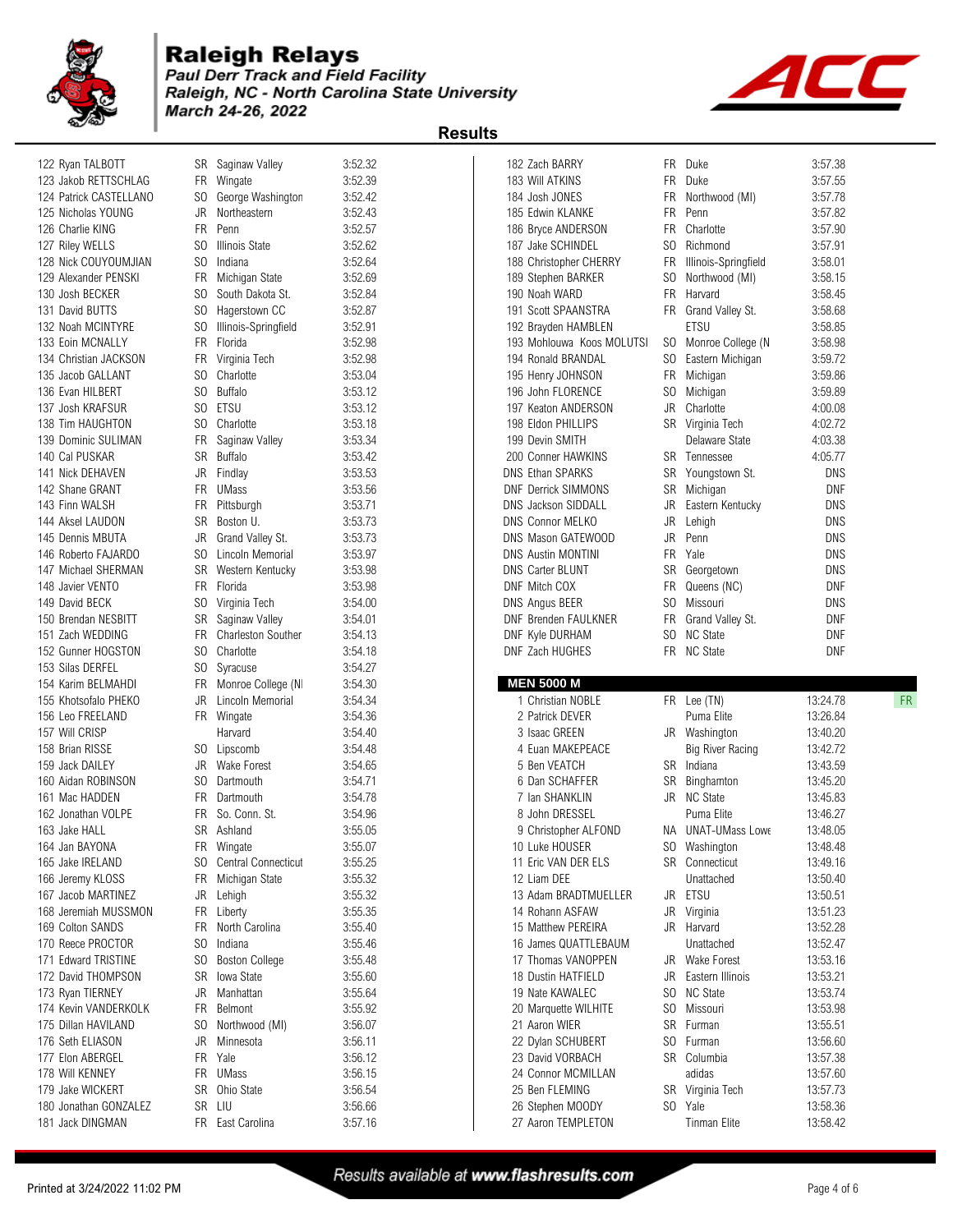

## **Raleigh Relays**<br>**Paul Derr Track and Field Facility** Raleigh, NC - North Carolina State University

March 24-26, 2022



| 28 Kirami YEGO        | SO.       | South Alabama             | 14:00.77 | 88 Taonga MBAMBO             | SO.       | La Salle              | 14:26.27 |
|-----------------------|-----------|---------------------------|----------|------------------------------|-----------|-----------------------|----------|
| 29 El Hocine BOUCHRAK |           | SR High Point             | 14:01.72 | 89 Johnny ROGERS             |           | FR Virginia           | 14:26.33 |
| 30 Ryan RENKEN        |           | SR Washington             | 14:02.01 | 90 Will LANDOWNE             | SR        | Michigan              | 14:26.89 |
| 31 Jake GEBHARDT      | SO.       | Indiana                   | 14:02.11 | 91 Aaron ROVNAK              | <b>FR</b> | Charlotte             | 14:27.06 |
| 32 Jamie DEE          | JR        | Iona                      | 14:02.24 | 92 Charlie HAMMEL            | JR        | Boston U.             | 14:27.23 |
| 33 Will DALEY         | SO.       | Dartmouth                 | 14:02.24 | 93 Baidy BA                  | FR        | Kent State            | 14:27.60 |
| 34 Gavin GAYNOR       | JR.       | <b>NC State</b>           | 14:03.31 | 94 Sam OTIS                  | FR        | Pittsburgh            | 14:27.73 |
| 35 Mael GOUYETTE      | JR        | lona                      | 14:03.85 | 95 Matthew LEPINE            | <b>SR</b> | Providence            | 14:27.73 |
| 36 Ian HARRISON       | FR.       | <b>NC State</b>           | 14:08.87 | 96 Trevor WENZEL             | SR        | Milwaukee             | 14:28.02 |
| 37 Zach ISRAEL        | SR        | Lipscomb                  | 14:08.88 | 97 Arnav TIKHE               | FR        | Virginia Tech         | 14:28.18 |
| 38 Derek HOLMES       | SR        | <b>UMass Lowell</b>       | 14:08.89 | 98 Lucas GUERRA              |           | FR Georgetown         | 14:28.55 |
| 39 Ben OLSON          | SO.       | South Dakota St.          | 14:09.24 | 99 Anderson BALL             |           | Florida State         | 14:28.70 |
| 40 Arjun JHA          | SO.       | Indiana                   | 14:09.82 | 100 Carlos CABRERA           |           | SR Illinois-Chicago   | 14:28.83 |
| 41 Donnie COWART      |           | Unattached                | 14:10.63 | 101 Alex CRIGGER             | SR        | Tennessee             | 14:28.85 |
| 42 Jackson SIDDALL    | JR        | Eastern Kentucky          | 14:12.71 | 102 Ben RUFFING              | <b>SR</b> | Lipscomb              | 14:29.05 |
| 43 Evan BRENNAN       | SO.       | Stony Brook               | 14:12.90 |                              | JR        | Virginia Tech         | 14:29.14 |
|                       |           |                           |          | 103 Tyler LEESER             |           |                       |          |
| 44 Jesse HAMLIN       | SO.       | <b>Butler</b>             | 14:13.01 | 104 Gabe PETERS              | SR        | South Dakota St.      | 14:29.55 |
| 45 Bastian MROCHEN    |           | FR Wingate                | 14:13.31 | 105 Ryan BUZBY               | JR        | <b>Buffalo</b>        | 14:30.06 |
| 46 Luke HENSELER      | SO.       | Pittsburgh                | 14:13.66 | 106 Dylan CHRISTOPHER        | <b>SR</b> | UNC-Greensboro        | 14:30.10 |
| 47 Austin HASKETT     | SO.       | Indiana                   | 14:15.10 | 107 Eric PETERSEN            | SO.       | <b>IUPUI</b>          | 14:30.36 |
| 48 Ryan GALLAGHER     | SR        | Providence                | 14:15.45 | 108 Gavin COOPER             |           | JR ETSU               | 14:30.79 |
| 49 Carter COUGHLIN    | JR        | <b>Wake Forest</b>        | 14:16.06 | 109 Thomas SAND              | JR        | George Washingtor     | 14:31.18 |
| 50 Joseph LEVENTRY    | JR        | Montevallo                | 14:16.34 | 110 Ethan HAMMER             | SO.       | Belmont               | 14:31.18 |
| 51 Josh HILL          | SO.       | Eastern Michigan          | 14:16.49 | 111 Noah HAYES               | <b>FR</b> | Georgia               | 14:31.19 |
| 52 Matthew FORRESTER  | FR        | Charleston (WV)           | 14:16.60 | 112 Jack BENNETT             | <b>FR</b> | Columbia              | 14:31.39 |
| 53 Michael REBELLO    | FR        | <b>Bradley</b>            | 14:16.68 | 113 Habtamu GETA             | SO.       | Mid. Tenn. State      | 14:31.71 |
| 54 Gabriel MONTAGUE   | FR        | Furman                    | 14:16.73 | 114 Enael WOLDEMICHAEL       | JR        | Grand Valley St.      | 14:31.71 |
| 55 Rory CAVAN         | JR        | Duke                      | 14:16.86 | 115 Giacomo DELUCA           | JR        | South Alabama         | 14:32.02 |
| 56 Patrick MULLEN     | JR        | Northeastern              | 14:17.09 | 116 Jack KOVACH              | FR.       | Duke                  | 14:32.11 |
| 57 Vincent YEGON      | <b>FR</b> | Mid. Tenn. State          | 14:17.47 | 117 Ben MILLER               | SO.       | Indiana               | 14:32.32 |
| 58 Matthew SCHAEFER   | SR        | Northeastern              | 14:17.69 | 118 Nick KARAYIANIS          | FR        | Virginia              | 14:32.80 |
| 59 Sam BOWERS         | JR        | Georgia                   | 14:17.76 | 119 Nelson RUTO              | SO.       | North Dakota          | 14:32.86 |
| 60 Blake BUYSSE       | JR        | Loyola (IL)               | 14:17.87 | 120 Declan RYMER             | FR.       | Virginia Tech         | 14:32.92 |
| 61 Ethan CANNON       | <b>SR</b> | Minnesota                 | 14:18.09 | 121 Nate DEANGELO            | <b>FR</b> | <b>UMass Lowell</b>   | 14:33.12 |
| 62 Patrick THYGESEN   | <b>FR</b> | Providence                | 14:18.13 | 122 Harold LACROIX           | <b>SR</b> | Alabama-Huntsville    | 14:33.32 |
| 63 Charles KIPCHUMBA  | SO.       | Eastern Kentucky          | 14:18.47 | 123 Viktor IDHAMMAR          |           | FR Virginia Tech      | 14:33.62 |
| 64 Hunter CHRISTOPHER | SO.       | Youngstown St.            | 14:19.19 | 124 Matthew FOWLER           | JR        | Catawba               | 14:33.63 |
| 65 Ben MITCHELL       | JR        | Wake Forest               | 14:19.49 | 125 Drew KOLODGE             | FR        | Michigan Tech         | 14:33.94 |
| 66 Brent LEBER        | SR        | Lipscomb                  | 14:19.81 | 126 Enock KIPCHUMBA          | JR        | Eastern Kentucky      | 14:34.19 |
| 67 Alan DEOGRACIAS    | SO.       | <b>Charleston Souther</b> | 14:19.83 | 127 Luke JACIW-ZURAKOWSKY    |           | SR La Salle           | 14:34.59 |
| 68 Kyle MAU           | SR        | Indiana                   | 14:20.68 | 128 Cavan WILSON             |           | JR Florida            | 14:34.67 |
|                       | JR        | Columbia                  | 14:20.74 | 129 Nick DEAL                | SR        | Florida               | 14:35.35 |
| 69 Tyler BERG         |           |                           |          | 130 Steven KAPES             |           |                       |          |
| 70 Benjamin GODISH    | FR        | Northeastern              | 14:21.01 |                              |           | SR Ashland            | 14:35.95 |
| 71 Nikodem DWORCZAK   | SO.       | Eastern Kentucky          | 14:21.53 | 131 Matthew NEWLAND          | JR        | Florida State         | 14:37.26 |
| 72 Kevin ANTCZAK      |           | FR NC State               | 14:21.54 | 132 Will DIXON               | FR        | Duke                  | 14:37.46 |
| 73 Camden GILMORE     | SO.       | Georgetown                | 14:21.77 | 133 Jan Wouter VAN DEN AKKEF | FR        | <b>UMass Lowell</b>   | 14:37.84 |
| 74 Max SELBACH        | JR        | South Dakota St.          | 14:21.85 | 134 Anish NANJAPPA           |           | SO Columbia           | 14:38.01 |
| 75 Shane HENDERSON    | JR        | Stony Brook               | 14:21.92 | 135 Philip QUILLEN           |           | SR Anderson (SC)      | 14:38.07 |
| 76 Justin DIEHL       |           | SO Virginia               | 14:22.01 | 136 Casey GUTHERY            | JR        | Lee (TN)              | 14:38.12 |
| 77 John PIEPER        |           | SR Purdue                 | 14:22.99 | 137 Zach JAEGER              | SO.       | Georgia Tech          | 14:38.34 |
| 78 Jonathan DESOUZA   | SO.       | lona                      | 14:23.44 | 138 Daniel MCGOEY            |           | FR NC State           | 14:38.49 |
| 79 Griffin MCCAULEY   | SR        | Brown                     | 14:23.64 | 139 Allan ANDERSON           |           | JR Alabama-Huntsville | 14:38.68 |
| 80 Price OWENS        | JR        | Georgetown                | 14:24.67 | 140 John HIGINBOTHAM         |           | FR Georgia Tech       | 14:38.70 |
| 81 Gabriel SANCHEZ    | FR        | Indiana                   | 14:24.80 | 141 Jake RETHMAN             |           | Toledo                | 14:38.73 |
| 82 Marcos GARCIA      | SO.       | Grand Valley St.          | 14:25.15 | 142 Ben OTIS                 |           | SO Toledo             | 14:39.23 |
| 83 Joost PLAETINCK    | SR        | Michigan                  | 14:25.75 | 143 Jack ELIASON             |           | FR Virginia           | 14:39.76 |
| 84 Ryan GUERCI        | SO.       | Binghamton                | 14:25.81 | 144 Keelan GRANT             | SO.       | Indiana               | 14:39.76 |
| 85 Christian BALCER   | <b>FR</b> | Mississippi College       | 14:25.87 | 145 Anthony HANCOCK          | SO.       | Michigan              | 14:40.37 |
| 86 Josh PARK          |           | SR Ohio                   | 14:26.01 | 146 Erick RAMIREZ-RAMOS      | JR        | Catawba               | 14:40.47 |
| 87 Will STONE         |           | JR Lee (TN)               | 14:26.06 | 147 Joe FARLEY               |           | FR Kent State         | 14:40.86 |